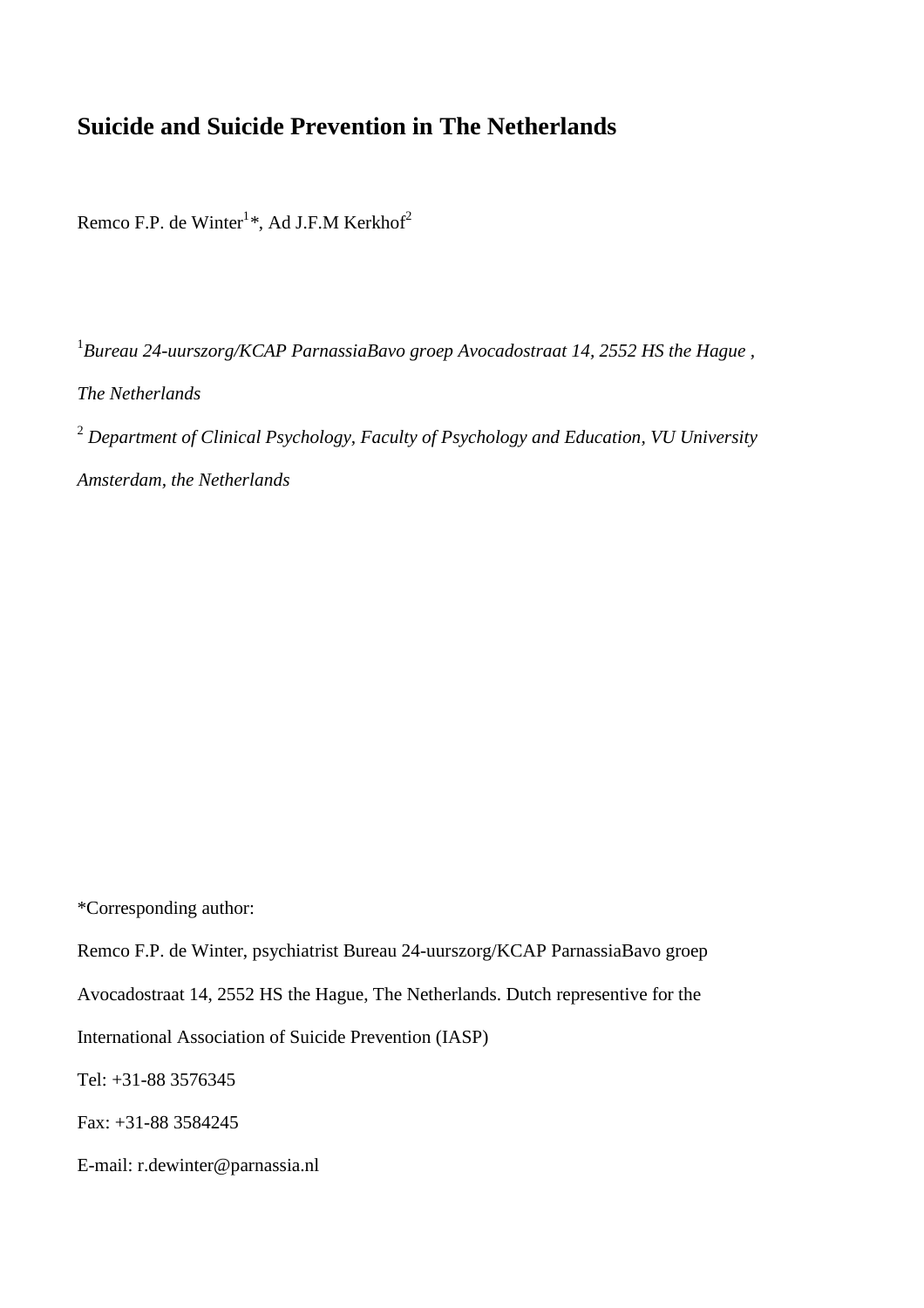# *Abstract:*

During the last 30 years, the Dutch suicide rate has changed. Between 1981 and 1988 the number increased after which the suicide rate decreased until 2007. Since 2007 there is a moderate increase, probably due to the economic recession. The mean Dutch number of suicides is around 1500 suicides a year, with 1600 in 2010. In this paper we discuss some recent developments, research and projects in the field of suicide prevention. We also review scientific developments.

# **1. Introduction**

Over the last 30 years the average Dutch suicide rate was 10.0 (range 8.3 - 12.4) /100,000 inhabitants. Men more often commit suicide then women, which corresponds with other countries in the European Union (In 2010 13.7 men per 100,000 and 5.7 women per 100,000). The Dutch population has grown from 14.2 million in 1980 to, just over 16.6 million inhabitants in 2010.

# <Figure 1 around here>

**Figure 1** shows the suicide rate per 100.000 inhabitants during the last 30 years (CBS, 2012). Concerning the suicide ranks over these last decades, The Netherlands has a relatively favorable position in Europe for the suicide rate is below the European average (Chishti et al 2004).

From all non-natural causes of death, suicide takes 2nd place by 28% of the total (See **table 1**). In comparison with the number of traffic fatalities, which steadily decreased from 2116 victims in 1980 to 640 victims in 2010 (CBS 2012), the number of suicides has not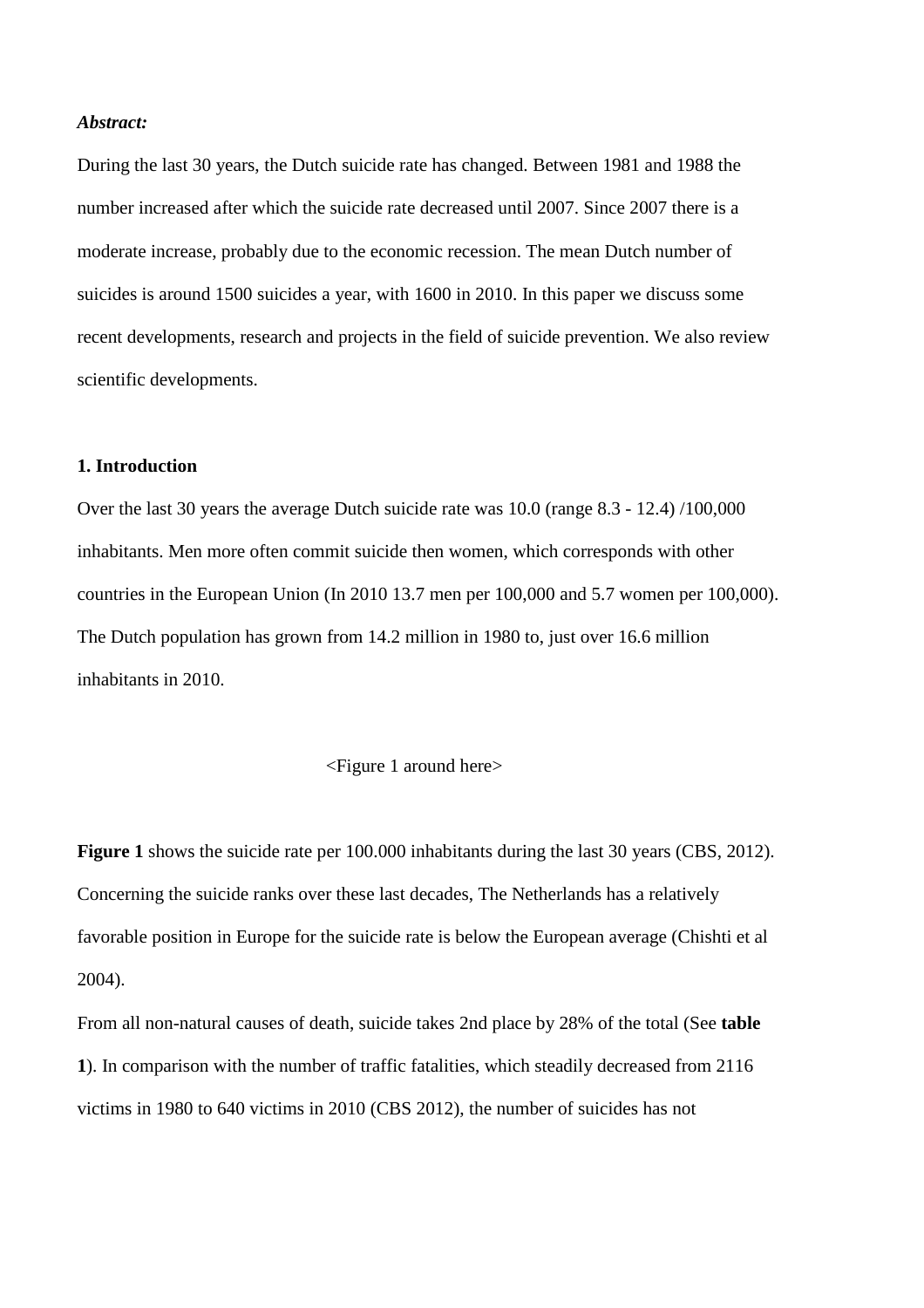spectacularly reduced during the last 30 years and about 1500 people commit suicide each year.

The small decline over the last 30 years is almost accounted for by the decrease in suicides in the elderly and in women. (van Hemert & the Kruijf 2009).

The number of suicide attempts in The Netherlands, according to self-reports in surveys, are calculated at about 94,000 attempts (ten Have et al 2006). Each year approximately 14,000 patients are treated in the emergency departments (ER) of general hospitals after a suicide attempt (Hoeymans & Schoemaker 2010).

It is estimated that approximately 44% of the persons who commit suicide are being treated by Mental Health professionals (Huisman et al 2010).

<Table 1 and somewhere here? >

<Table 2 and somewhere here? >

The most common method of suicide, for both gender, is hanging (see **Table 2**), woman overdose with medication more often.

The Dutch economy was at its peak in 2007, in this period a number of suicide prevention projects started. Unfortunately the economic crisis turned the steady decrease in suicide figures from 1345 in 2007 into a sharp increase in 2008, 2009 and 2010 with 1600 suicides. During the last decade there was growing attention in the Netherlands for the prevention of suicide and it sat on the agenda as a major priority by the Dutch Ministry of Health (Bool et al 2007). By comparison there was a tremendous decline of traffic fatalities during the last 30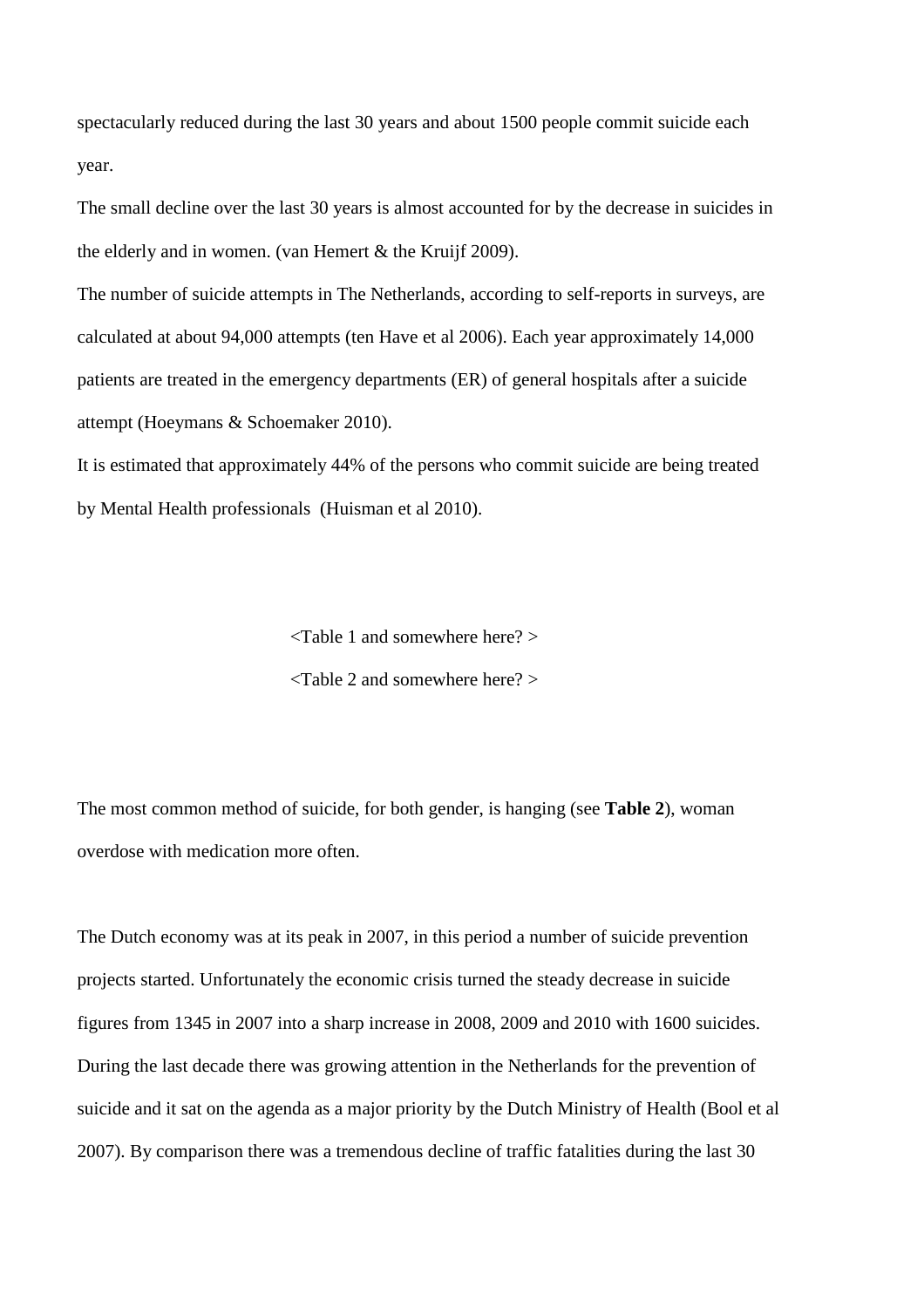years and over. This improvement in traffic safety was made by great effort of all agencies and legislators in this particular field. It was argumented that a similar effort in suicide prevention would show a similar reduction in suicide fatalities.

When the low suicide rate of 2007 appeared many explanations were put forward such as improved financial and living conditions, improved psychiatric care and therefore better identification and treatment of depression, and improved detection and better treatment of suicidal behavior.

Since the year 2008, the year of the onset of the credit crisis, the number of suicides raised sharply. It is known that an economic recession may give an increase in the rate of suicides (Uutela, 2010; Stuckler et al 2011). During the previous recession between 1981 and 1988 there was an increase in the number of suicides as well, with a peak in 1984 with 12.4 suicides per 100,000 inhabitants.

The expectation for the near future is not positive. The Dutch economy is far from recovered and since the beginning of 2012, as part of cut backs, the government has introduced (in addition paying for health insurance), an additional individual financial contribution of 200 Euros for each psychiatric patient on top of a general healthcare contribution of 220 Euros a year. Obviously this will have an impact on the accessibility of treatment in mental health, and beyond the general effects of a worsening economic climate this may have a cumulative effect on a further increase of the number of suicides.

# **3. Some projects/initiatives**

# **3.1 Development of the multidisciplinary guideline on assessment and treatment of suicidal patients.**

In 2009 the development of a Dutch multidisciplinary guideline started (van Hemert et al 2012). Following the previously developed international guidelines. The final version of the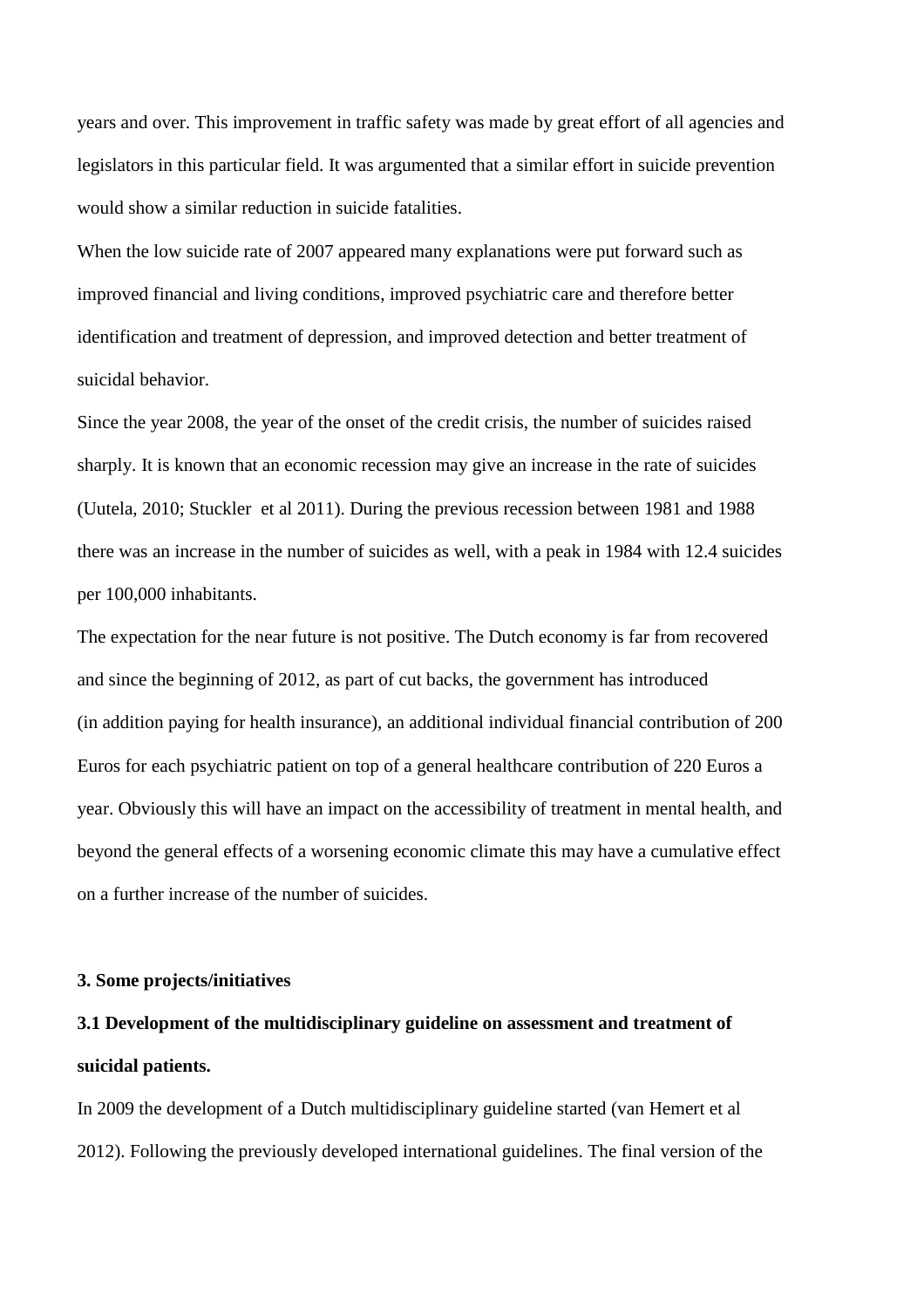guideline has been launched in May of this year. The guideline emphasizes suicide prevention components such as:

1) a stress-diathesis model of suicidal behavior,

2) a general model of engaging with suicidal patients,

3) assessment of etiology, prognosis and suicide risk

4) basics of treatment of suicidal behavior.

The Chronological Assessment of Suicide Events (CASE Approach), an easily learned interview strategy, has a prominent role in the guideline. (Shea 1998).

The guideline emphasizes continuity of care, contact and involvement of relatives, suicidal ideation as a treatment focus, and offers empirical evidence for treatment decisions.

The guideline has become a comprehensive work.

Furthermore, an implementation study of the guideline is enrolled and currently performed in 38 departments of mental health care centers. The application of the guideline is carried out by a train- the- trainer program supported by an e-learning module.

# **3.2. Suicide prevention via the telephone and the internet: 113Online**

113Online is an operational platform for people with suicidal tendencies, their families and survivors who have lost a loved one due to suicide. The platform started in 2009. The used method offers direct help and advice through the Internet and/or by phone. The platform also offers the possibility for an internet self-help course. The services are free of charge and anonymously accessible. This medium is intended to increase health care by being an alternative if regular help is out of scope and lowering the threshold for seeking help when suicidal. The platform is based on previous initiatives organized elsewhere in the world (Rhee et al 2005; Barak 2007). A recent study shows that there is a strong demand for 113Online. The platform is reached by high risk suicidal individuals (Mokkenstorm et al 2012).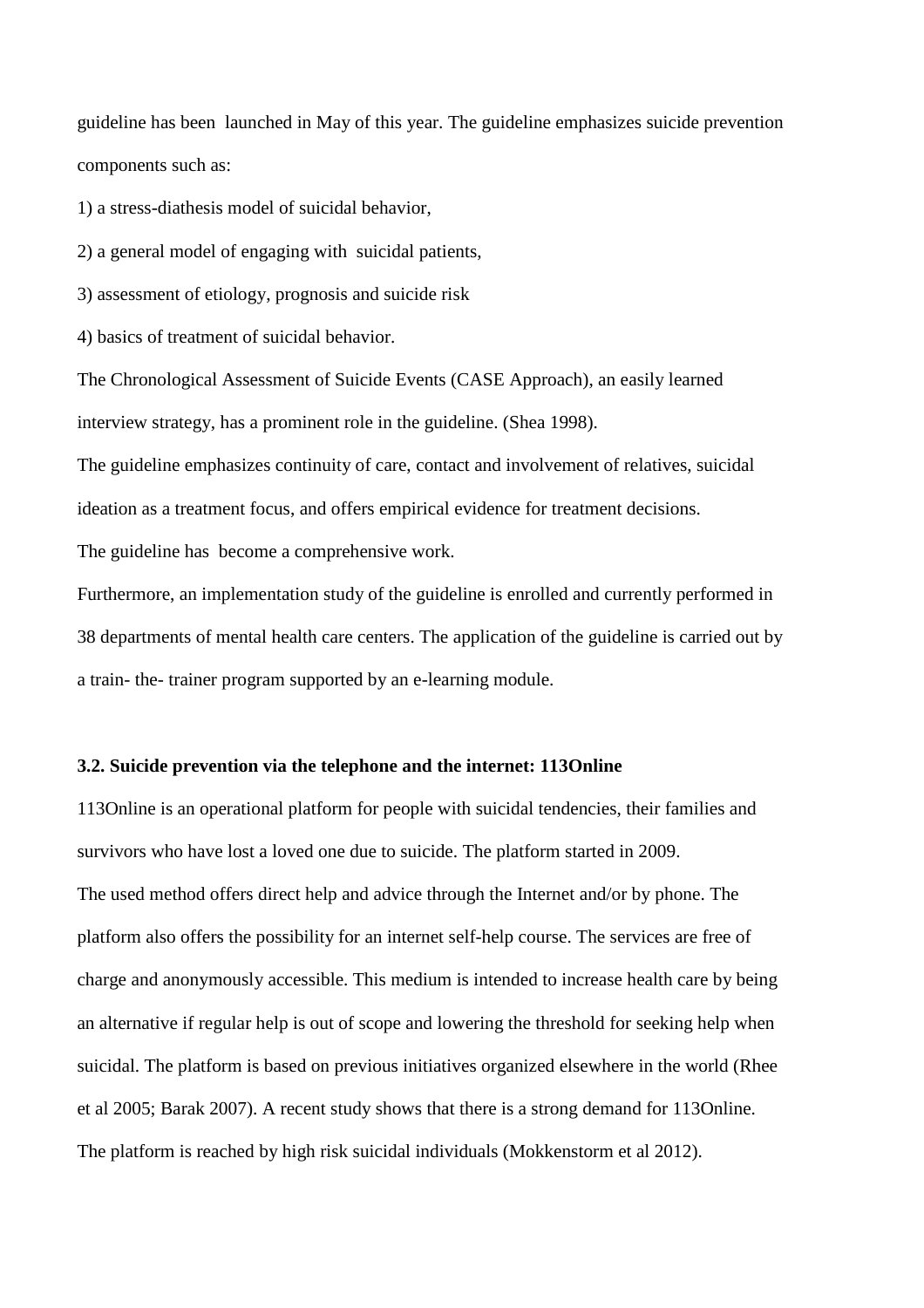There is also an extensive self-help course started through the platform 113Online. This course is part of a PhD project (Spijker et al 2010). The first results of this research regarding improvement of suicidal behavior, are promising.

## **3.3. Gatekeeper project**

In the province of Friesland in the north of the Netherlands, a sequel to a former Gatekeeper project in the same province started in 2010, analogous to other international prevention programs as published in the review of Isaac and others ( 2009). A diverse group of people who professionally deal with suicidal individuals (general practitioners, company doctors, counselors, police, pastoral workers, and volunteers of victim support hotlines) received a course for better recognizing suicidal behavior. The project seems to contribute substantially to improving knowledge, skills and attitude towards suicidal behavior.

# **4. Status of research concerning suicidality in The Netherlands**

An overview of scientific research in the Netherlands is made some time ago, through a quick scan (de Groot et al 2012).

This quick scan inventory showed that Dutch suicide research is primary focused on the prevalence and incidence of suicidal behavior and the delivery of mental health care to suicidal patients.

Little research has been done into the effectiveness of treatment of suicidal behavior. Research about implementation of effective strategies for prevention of (recurrent) suicidal behavior was hardly conducted until 2009. Fundamental research into the etiology of suicidal behavior is absent.

The knowledge of Dutch and international research is only slowly implemented in clinical practice. Perhaps the completion of the multidisciplinary guideline for the diagnosis and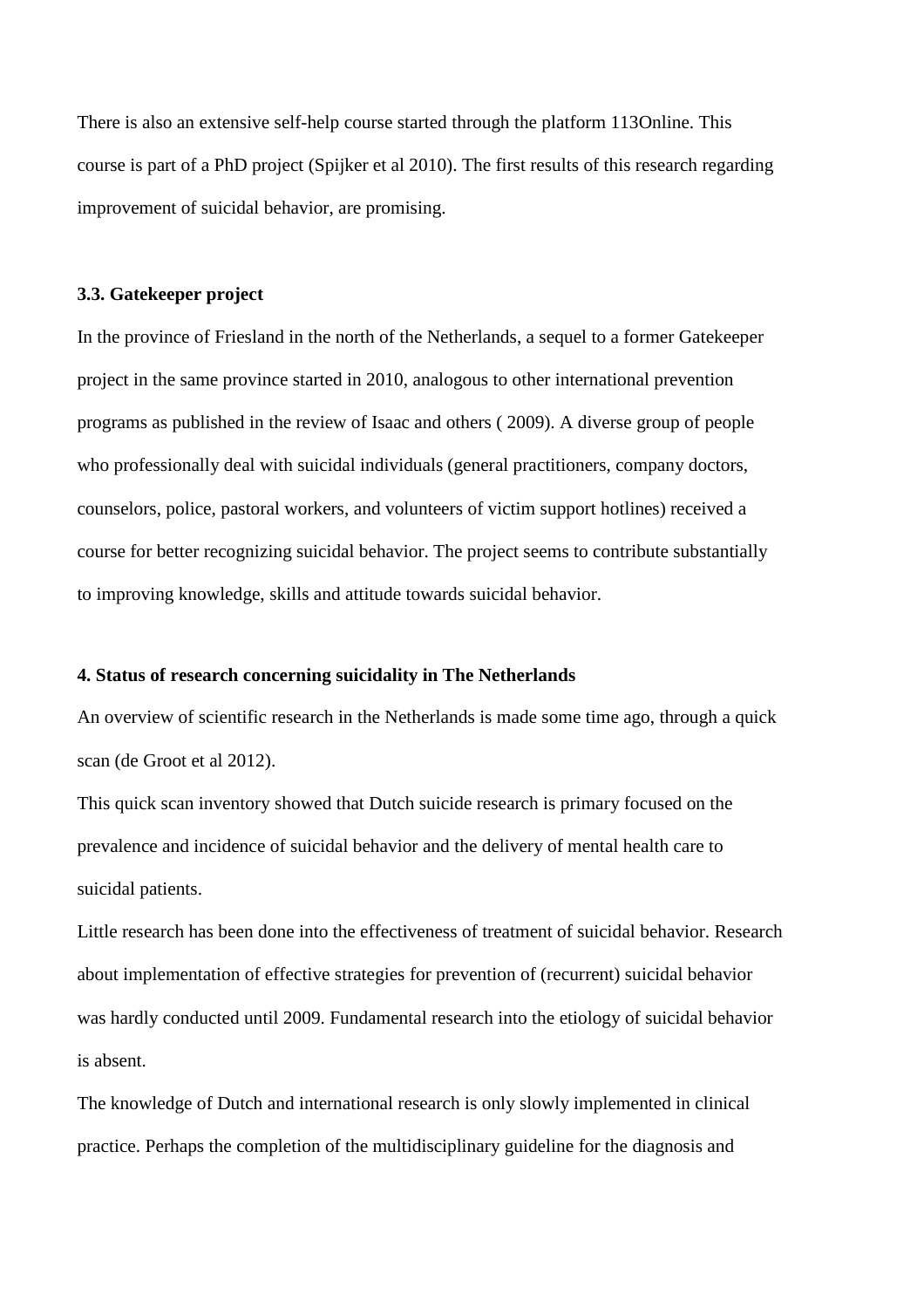treatment of suicidal patients will be an incentive for improvement.

Research on the effectiveness of treatments for suicidal people is extremely costly. For excellent research it will take a long view when suicide, with relative low frequency, is an outcome measure and long follow-up studies are required. The financing structure for shortterm research programs makes such long-term efficacy studies not feasible. Moreover, because effectiveness research often excludes, for ethical reasons, the persons with the highest risk for suicide by severe suicidal behavior, makes this kind of research very complex.

At least more national collaboration is needed for a balanced Dutch contribution for a joint approach concerning the prevention of suicide. In addition further collaboration is needed for research within this field throughout Europe and the rest of the world.

# **6. Conlusion**

The suicide rate in the Netherlands is below the average rate in the European Union. Since the economic recession in 2007 it rises sharply. There has been increasing interest in the recent years by the government, health care organizations, and politicians. There are some hopeful developments, and some of these are under solid scientific investigation.

The burden of disease of suicidality is becoming increasingly clear, and this calls for a higher priority for prevention of suicide. There is a need for better cooperation of suicidologists in the Netherlands and abroad.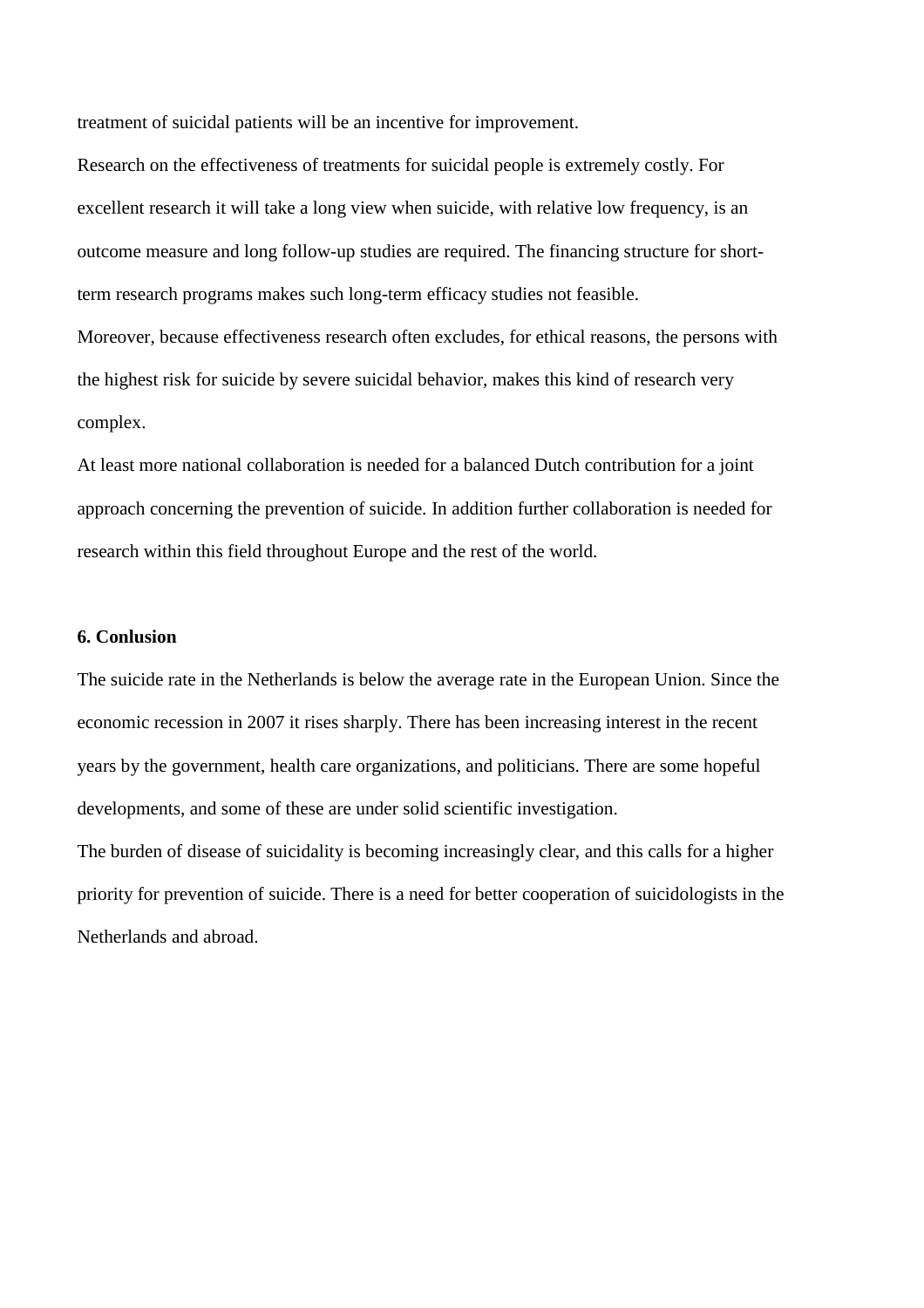# **References**

Barak A, 2007. *Emotional support and suicide prevention through the internet. A field project report.* Comput Hum Behav 23: 971-984.

Bool M, Blekman J, de Jong S, Ruiter M, Voordouw I, 2007.*Verminderen van suïcidaliteit.* 

*Beleidsadvies. Actualisering van het Advies inzake Suïcide, Gezondheidsraad 1986.* Trimbos-instituut, Utrecht.

Bool M, Majo C, Smit F, 2009. *Daling suïcide in Nederland 2007. Verkenning van achtergronden en verklaringen.* Trimbos-instituut, Utrecht.

Van Hemert AM, de Kruijf M, 2009. *Decreasing incidence of suicide in the Netherlands, with changing methods.* Ned. Tijdschr Geneeskd 153:1102-1107.

Centraal Bureau Statistiek (CBS), 2012. http://statline.cbs.nl/StatWeb/publication/.

Chishti P, Stone DH, Corcoran P, Williamson E, Petridou E, 2003. *Suicide mortality in the European Union.* Eur J Public Health. 13(2):108-14.

Van Hemert AM, Kerkhof AJ, de Keijser J, Verwey B, (van Boven C, Hummelen JW, de Groot MH,

Lucassen P, Meerdinkveldboom J, Steendam M. Stringer B, Verlinde AA), 2012. *Multidisciplinaire richtlijn.* 

*Diagnostiek en behandeling van suïcidaal gedrag.* Trimbos-instituut, Utrecht.

Hoeymans N, Schoemaker CG, 2010. *De ziektelast van suïcide en suïcidepogingen*. Bilthoven RIVM.

Huisman A, van Houwelingen CA, Kerkhof AJ, 2010. *Psychopathology and suicide method in mental health care.* J Affect Disord 121(1-2): 94-99.

De Groot M, Kerkhof AJ, de Ponti K, 2012*. Onderzoek naar aspecten van suïcide in Nederland 2008- 2012. Een quick scan.* GGZ Nederland.

Isaac M, Elias B, Katz LY, Belik SL, Deane FP, Enns MW, Sareen J, 2009. *Gatekeeper training as a preventative intervention for suicide: a systematic review.* Can J Psychiatry. 54(4):260-268.

Mokkenstorm JK, Huisman A, Kerkhof AJ, 2012. *Suicidepreventie via internet en telefoon: 113Online.*  Tijdschr Psychiatr 54(4):341-348.

Rhee WK, Merbaum M, Strube MJ, Self SM, 2005. *Efficacy of brief Telephone psychotherapy with callers to a suicide hotline.* Suicide life Threat Behav 35:317-328.

Shea SC, 1998. *The chronological assessment of suicide events: a practical interviewing strategy for the elicitation of suicidal ideation.* J Clin Psychiatry 59(20):58-72.

Spijker BAJ, van Straten A, Kerkhof AJ, 2010. *The effectiveness of a web-based self-help intervention to reduce suicidal thoughts: a randomized clinical trial.* Trials 9:11-25.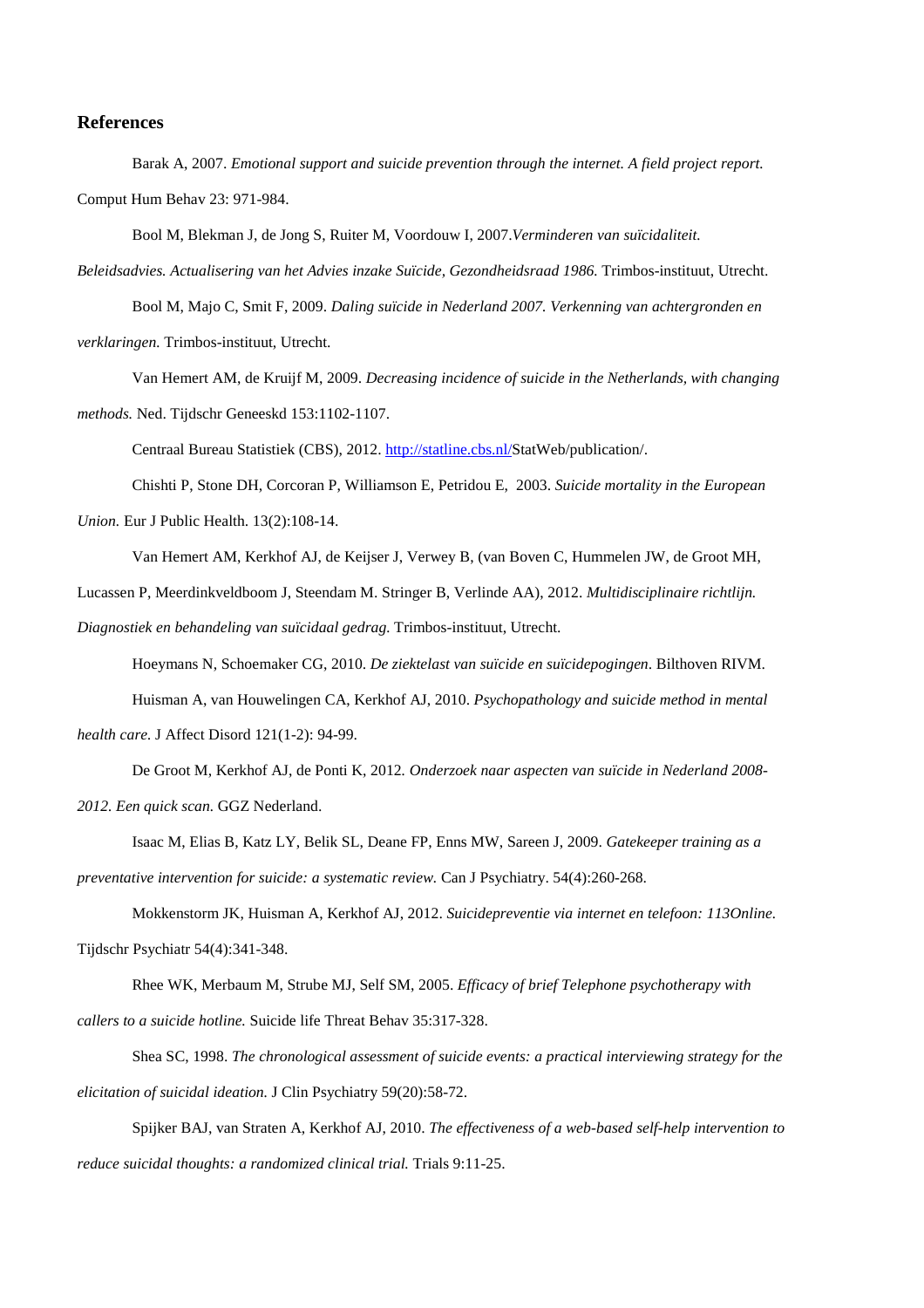Stuckler D, Basu S, Suhrcke M, Coutts A, McKee M, 2011. *Effects of the 2008 recession on health: a* 

*first look at European data.* Lancet 378(9786):124-125.

Ten Have M, de Graaf R, van Dorsselaer S, Verdurmen J, van 't Land H Volleberg W, 2007.

*Suïcidaliteit in de algemene bevolking: gedachten en pogingen. Resultaten van de "Netherlands Mental Health* 

*Survey and Incidence Study" (NEMESIS)*. Utrecht: Trimbos-instituut.

Uutela A 2010. *Economic crisis and mental health.* Curr Opin Psychiatry 23(2):127-30.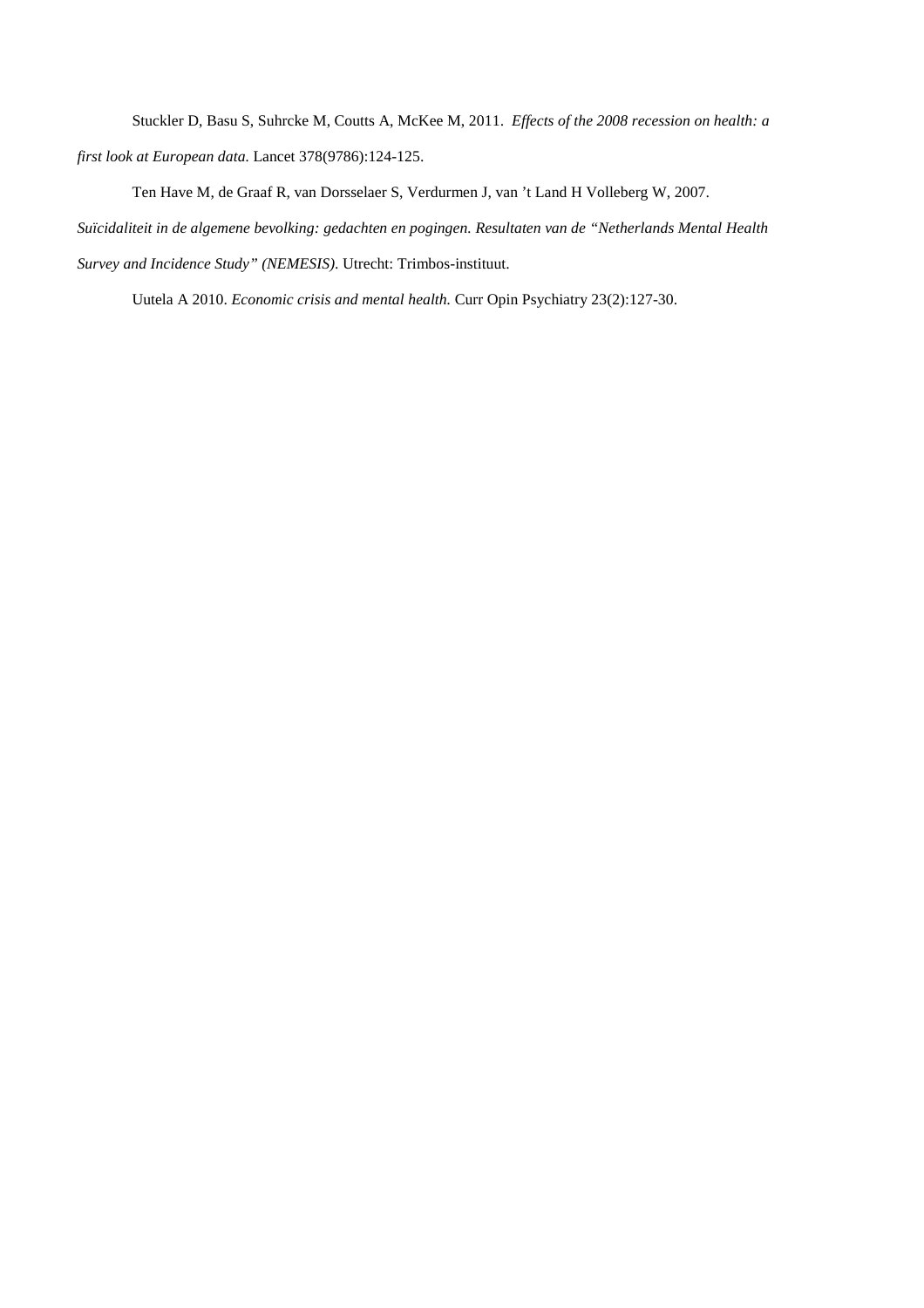

**Source: http://statline.cbs.nl/StatWeb/**